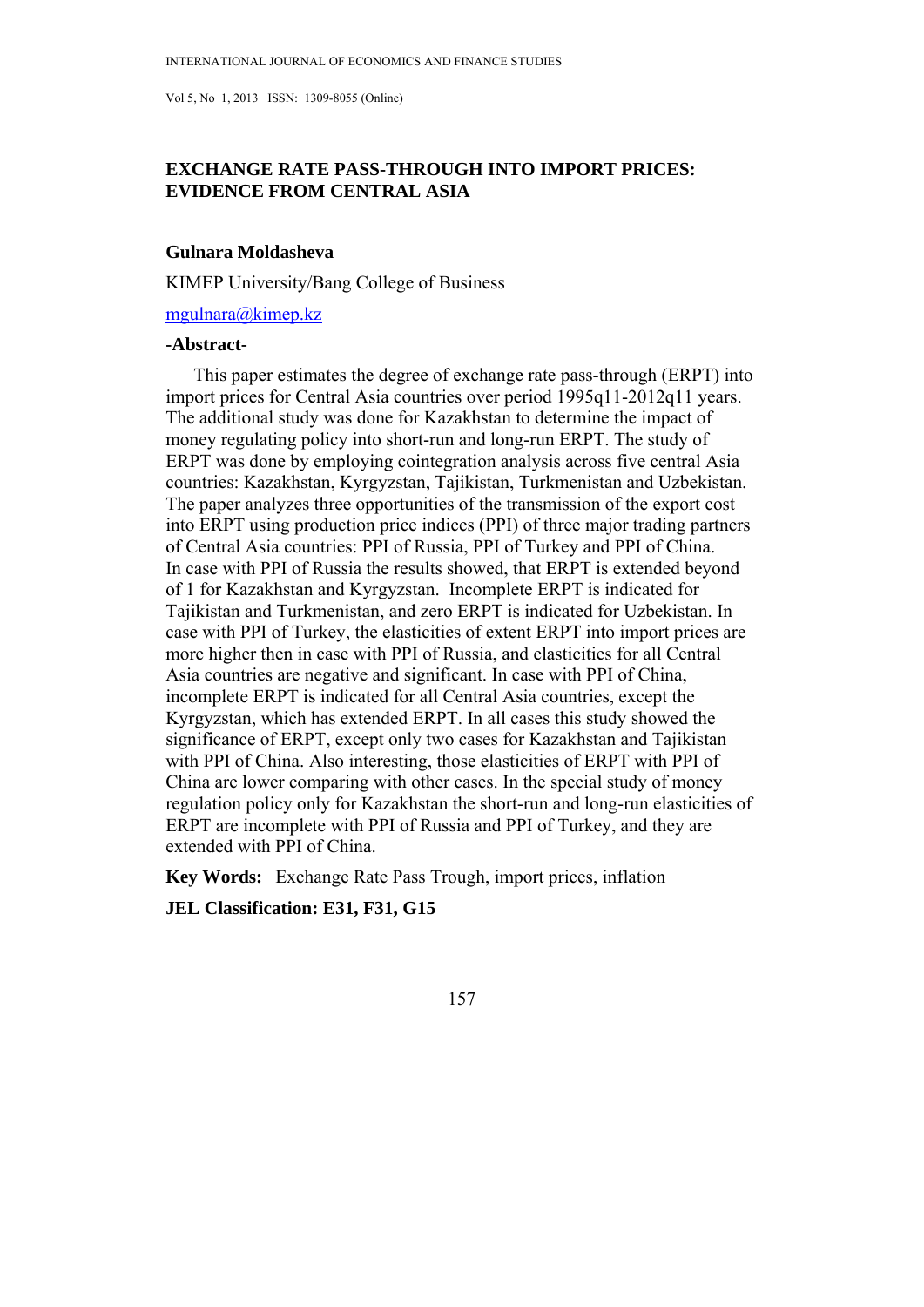## **1. Introduction**

According to the theory, exchange rate pass through (ERPT) measures the percentage change in domestic prices of goods resulting from one percentage change in the exchange rate. If 1 percentage change in exchange rate results in 1 percentage change in domestic goods prices, then pass through is 100% or a complete pass through. Less than one-to-one change in domestic price compared to exchange rate is an incomplete or partial pass through. A complete exchange rate pass through indicates that PPP holds, i.e. that the prices of tradable goods when expressed in the same currency are same across countries. Many empirical studies have focused on understating the degree of these pass through and came to the conclusion that complete pass through never occurs, though incomplete pass though occurs with varying degree – thus refuting the purchasing parity hypothesis. More recently, the empirical analysis on exchange rate transmission broadly relates the pass-through estimates to the efficiency of monetary policy, stability of economic environment, optimization of exchange rate regime and inflation performance. Based on previous researches' studies, this paper examines both ERPT into import prices and estimates whether pass-through rates are endogenous to inflation performance for the economy of Central Asia countries. The primary objective of this paper is to estimate the degree of ERPT across Central Asia countries. From the countries perspectives we provided the cointegration analysis of ERPT in the short run and in the long run using the quarterly data from 1995 to 2012. A widely known hypothesis posed by John Taylor (2000) is that the degree of pass-through is determined by inflation performance, a country with relatively lower and more stable inflation rate experiences relatively lower pass-through elasticity. We analyzed three opportunities of the transmission of export cost into ERPT using production price indices (PPI) of three major trading partners of Central Asia countries: PPI of Russia, PPI of Turkey and PPI of China. In case with PPI of Russia the results showed, that ERPT is extended beyond of 1 for Kazakhstan and Kyrgyzstan. Incomplete ERPT is indicated for Tajikistan and Turkmenistan, and zero ERPT is indicated for Uzbekistan, or no ERPT into import prices is indicated for Uzbekistan. This result is new, since ERPT was not studied in the literature for Tajikistan, Turkmenistan and Uzbekistan due to lack of information even in international and local data bases. In case with PPI of Turkey the elasticities of extent ERPT into import prices are higher then those with PPI of Russia , and elasticities for all Central Asia countries are negative and significant. The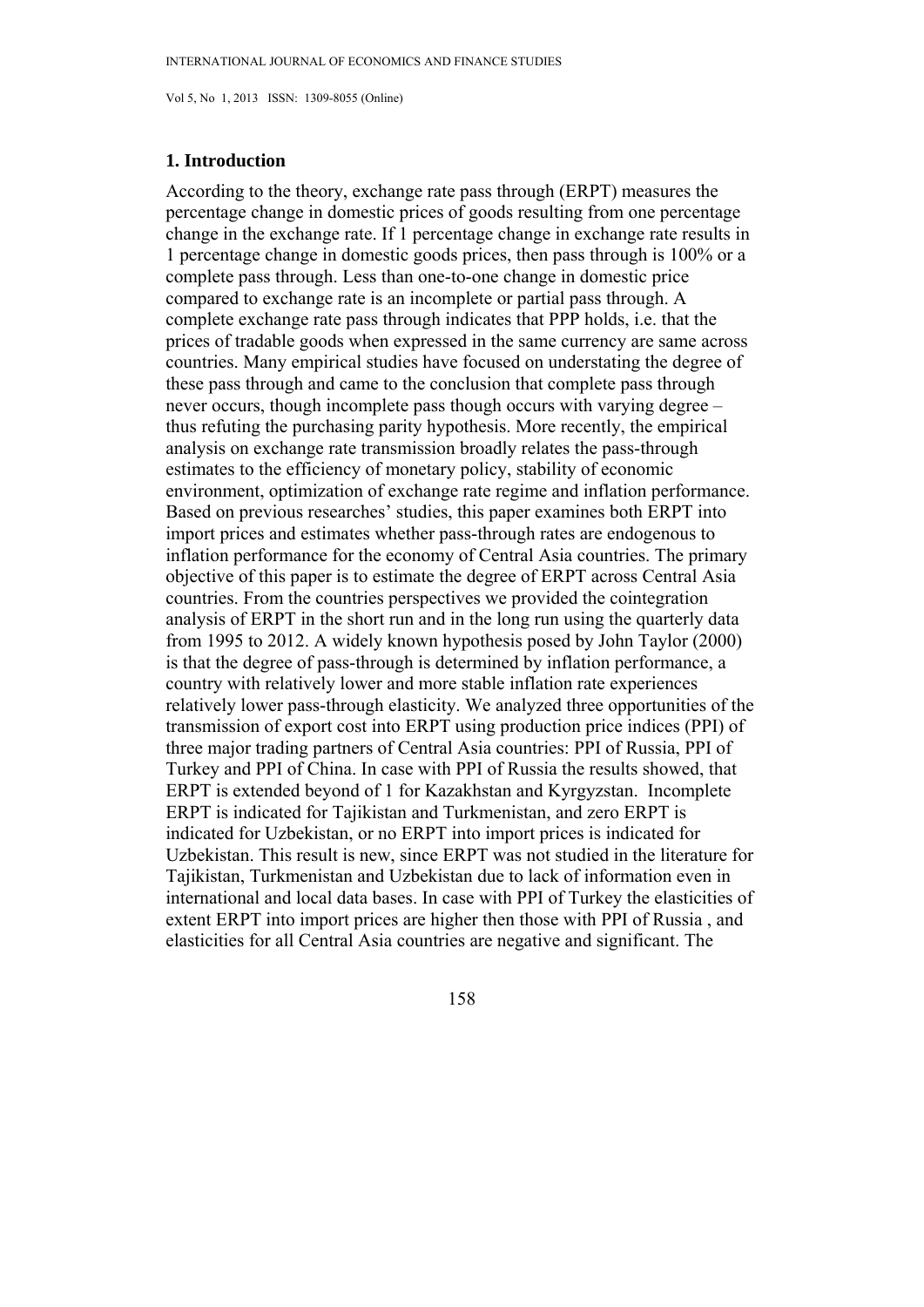negative elasticities can be explained by decreasing demand for Turkish goods, reflecting to decrease of prices for Turkish goods, and therefore, to negative transmission onto ERPT. In case with PPI of China, incomplete ERPT was indicated for all Central Asia countries, except the Kyrgyzstan, which has extended ERPT. Concerning the statistical significance of ERPT, in all cases we had significant ERPT, except only two cases for Kazakhstan and Tajikistan with PPI of China. Also interesting, those elasticities of ERPT with PPI of China are lower comparing with other cases.

Special cointegration analysis and dynamic OLS was done for ERPT of Kazakhstan in short run and in long-run reflecting the impact of money regulating policy into ERPT. The short-run and long-run elasticities of ERPT showed that ERPT is incomplete with PPI of Russia and PPI if Turkey, and is extended in case with PPI of China. The long-run elasticity of ERPT with PPI of China is almost complete and close to 1.

The paper is organized by next stricture: in section 2 we present the literature review, in section 3 we present our econometric model, in section 4 we present the data description and methodology, in section 5 we show our empirical results of the cointegaration analysis of ERPT elasticities, and in section 6 we present our conclusions.

## **2. The Literature Review**

The phrase "pass-through" was first used in economics literature by Steve Magee (1973) in explaining the impact of currency depreciation. Since then the concept has been widely used in the literature. Dourbusch (1987) has considered the Dixit-Stiglitz' (1977) and the Salop' (1979) model of competition to confine the effects of imperfect substitutability and product differentiation on price response to the changes in the exchange rates. He concluded that the degree of pass-through is directly related to the degree of substitution between the imported goods and domestic produced goods. Next concern relates to the presence of foreign firms in the domestic market in an open economy, which also affects the degree of pass-through .The existence of foreign firms in the domestic market leads to the role of multinational corporations (MNC) and intra-firm trade in influencing the degree of passthrough. The intra-corporate exchange rate may deviate significantly from the pass-trough for a long period, as this is used as a clearing mechanism for intrafirm trade. Shapiro (2003) showed that the MNCs use this sort of pricing mechanism to optimize profit in their global operations. According to the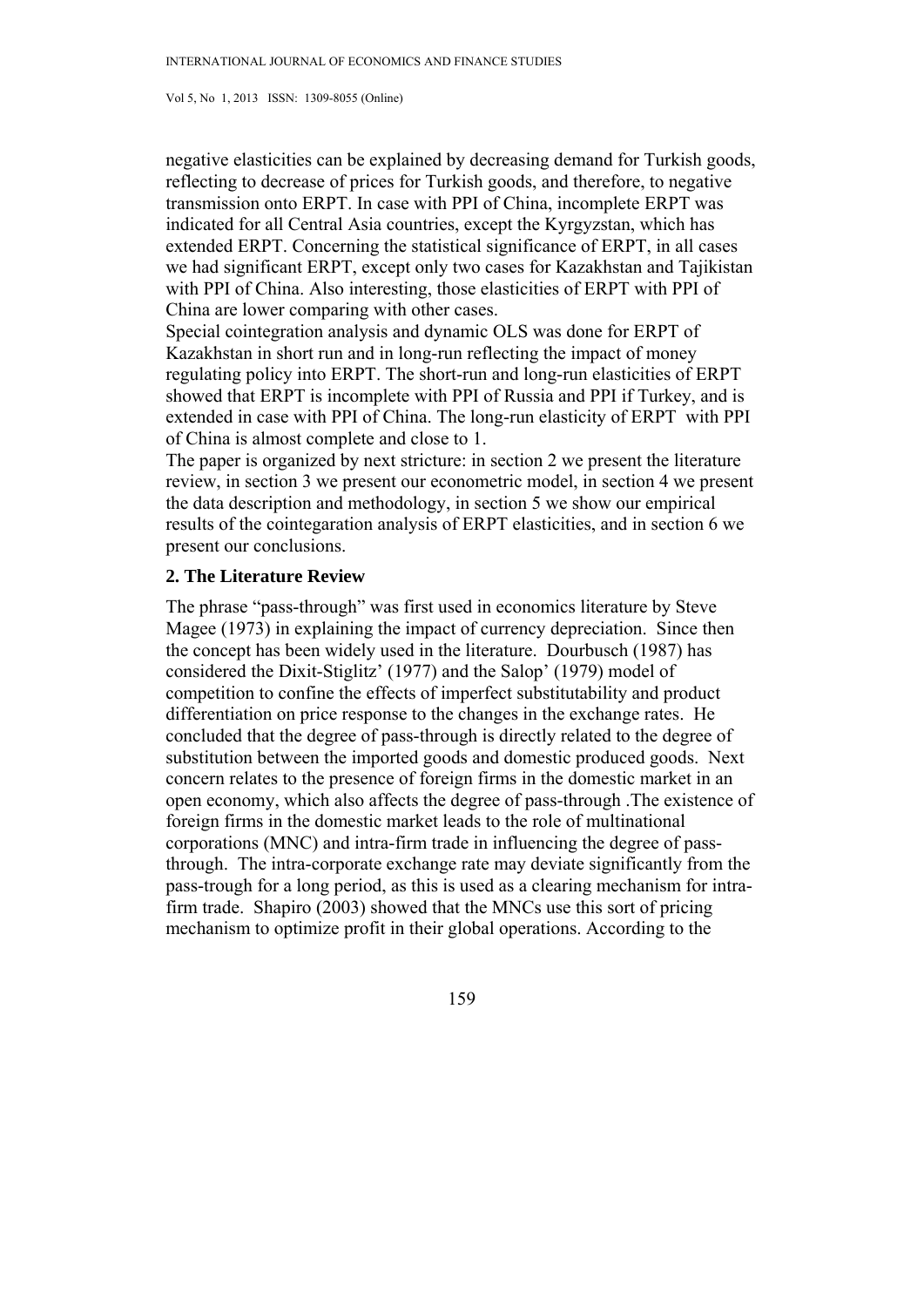theory of absolute purchasing power parity, the price levels should be equal worldwide when expressed in a common currency. Relative purchasing power parity is the extension of absolute purchasing power parity, which uses nominal exchange rate to adjust the difference of inflationary level among the countries and maintain law of one price worldwide. Krugman (1987) and Dornbusch (1987) suggested that one motivation for deviations from law of one price is pricing-to-market. Feenstra and Kendall (1997) also found the empirical evidences that pricing-to-market contributes the big portion of incomplete pass-through and deviation from law of one price. Devereux and Engel (1998) and Devereux and Yetman (2008) investigated the optimal choice of the exchange rate regime and it's relation to currency price setting. They found that when prices are set in local currency (LCP), adopting floating exchange rate is always better than fixed exchange rate because it makes the variance of domestic consumption is not influenced by foreign monetary shocks. When prices are set in producer currency (PCP), there is a tradeoff between floating exchange rate and fixed exchange rate. Under this circumstance, floating exchange rate allows for lower variance of consumption. Campa and Goldberg (2002) studied the exchange rate passthrough into import prices of 25 OECD countries. They found that there is empirical evidence of incomplete exchange rate pass-through in the short run rejecting both PCP and LCP. Over the long run, the degrees of pass-through are closer to one, so PCP is more prevalent for many types of imported goods. These results are consistent also with the result of Campa, Goldberg, and Gonzalz-Minguez (2005). Devereux, Engel and Storgaard (2004) argued that the degree of pass-through is related to stability of monetary policy. Countries with low volatility of money growth will have relatively low rates of exchange rate pass-through, while countries with relatively high volatility of money growth will have relatively high pass-through rate. Frankel, Parsley and Wei (2005), Mumtaz, Oomen and Wang (2005), Ihrig, Marazzi and Rothenberg (2006) found empirical support that developing countries experienced a rapid downward trend in recent years in the degree of short run pass-through, and in the adjustment speed. Stulz (2006) , Korhonen and Wachtel (2005) studied pass-through of exchange rate and import price using VAR framework instead of traditional OLS or ECM model to estimate elasticity of exchange rate passthrough. The degree of pass-through under their framework is estimated by means of impulse response function from VAR model that is highly depending on the specification of the empirical model. Eike (2011) and Boug, Cappelen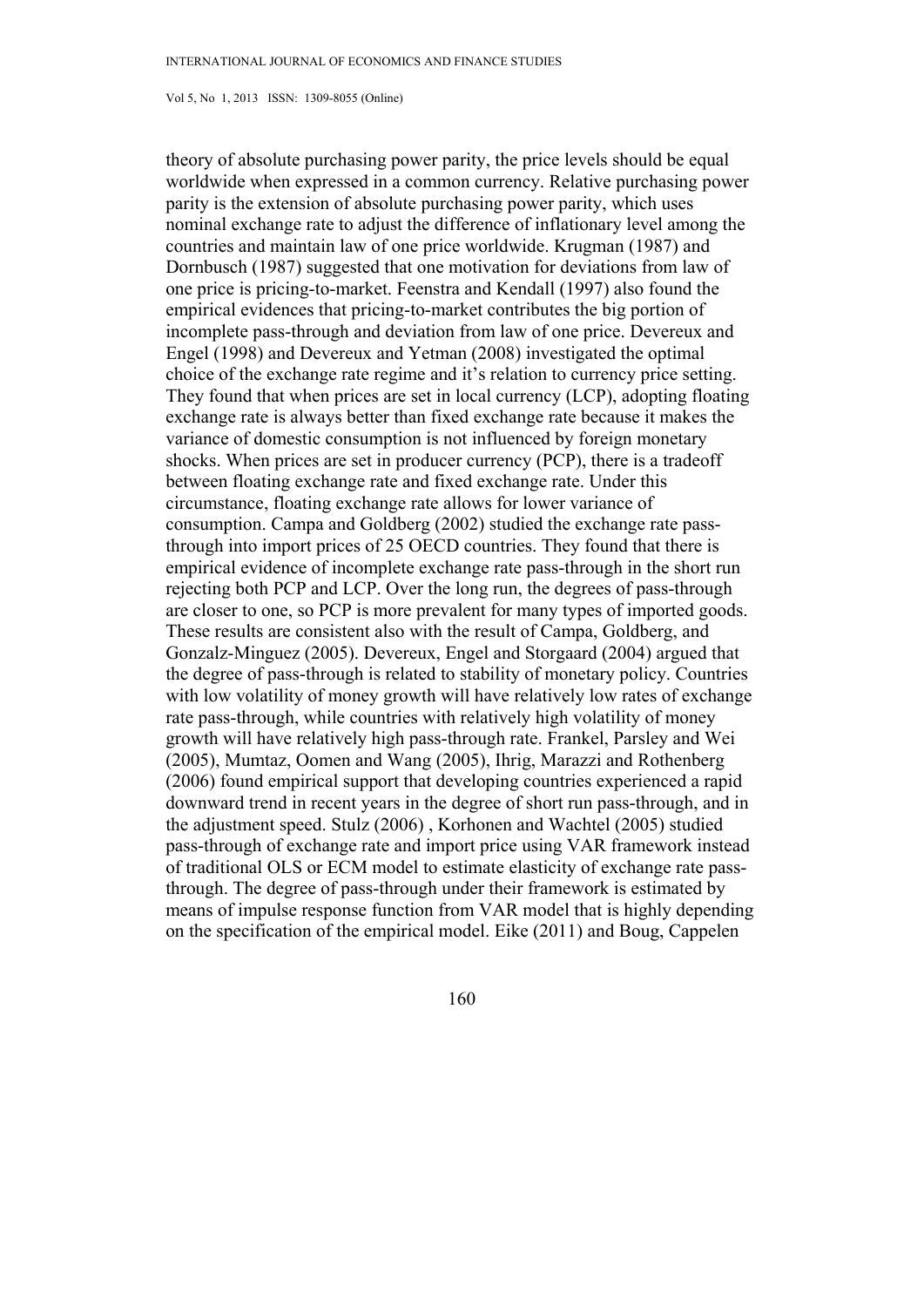and Erika (2012) found that magnitude of pass-through at all stages has decreased during 1990s by using sub-sample analysis. Ghosh and Rajan (2008) examined the extent and evolution of exchange rate pass-through (ERPT) into Korea's and Thailand's import prices at the aggregate level for the period over the last two decades. They found that ERPT appears to be consistently higher for Thailand compared to Korea; while for both nations ERPT of their respective bilateral rates with respect to the US dollar is higher than with respect to the Japanese yen. Bhattacharya, Karayalcin and Thomakos (2004) explored the extent of exchange rate pass-through for the USA, UK and Japan using a post-Bretton Woods industry-level dataset. Their results were suggestive of two channels of transmission and they found considerable variation in the extent of pass-through across industries and countries. From presented literature review, it can be concluded that the incomplete ERPT into import prices is prevalent in the short run; while the pass-through elasticity is higher and close to one over the long run. Moreover, there is strong statistical evidence that the downward trend of pass-through exists in many countries and industries through past decades although the explanation of this phenomenon is till controversial. However, most of these studies only focus on cross country analysis of large and developed economies. This paper investigates the degree of ERPT into import prices in Central Asia countries considering them as small open economies with the emerging markets.

# **3. The Model.**

We examined ERPT into the aggregate import prices of Central Asia countries with regard to their bilateral nominal exchange rate with the US dollar (USD), using the estimating equation in our empirical specification for the exchange rates:

(1) 
$$
\ln(P^{imp})_t = \beta_0 + \beta_1 \ln(S)_t + \beta_2 \ln(GDP_t + \beta_3 \ln(MS)_t + \beta_4 \ln(PPI_{counter})_t + \varepsilon_t
$$

Here S denotes the nominal exchange rate for each nation. A rise in S denotes a depreciation of the currency. PPI <sub>country</sub> denotes the producer price index (PPI) either of the Russia, Turkey or China, respectively. We take these countries as main trader partners of five CA countries in almost balk values of trade. Money supply (MS) variable was introduced in the equation as a proxy for money regulation policy trough exchange rate. If  $\beta_1 = 0$ , there is no ERPT into import prices, while if  $\beta_1 = 1$  there is complete ERPT. If the coefficient lies anywhere in between 0 and 1 there is partial or incomplete ERPT. In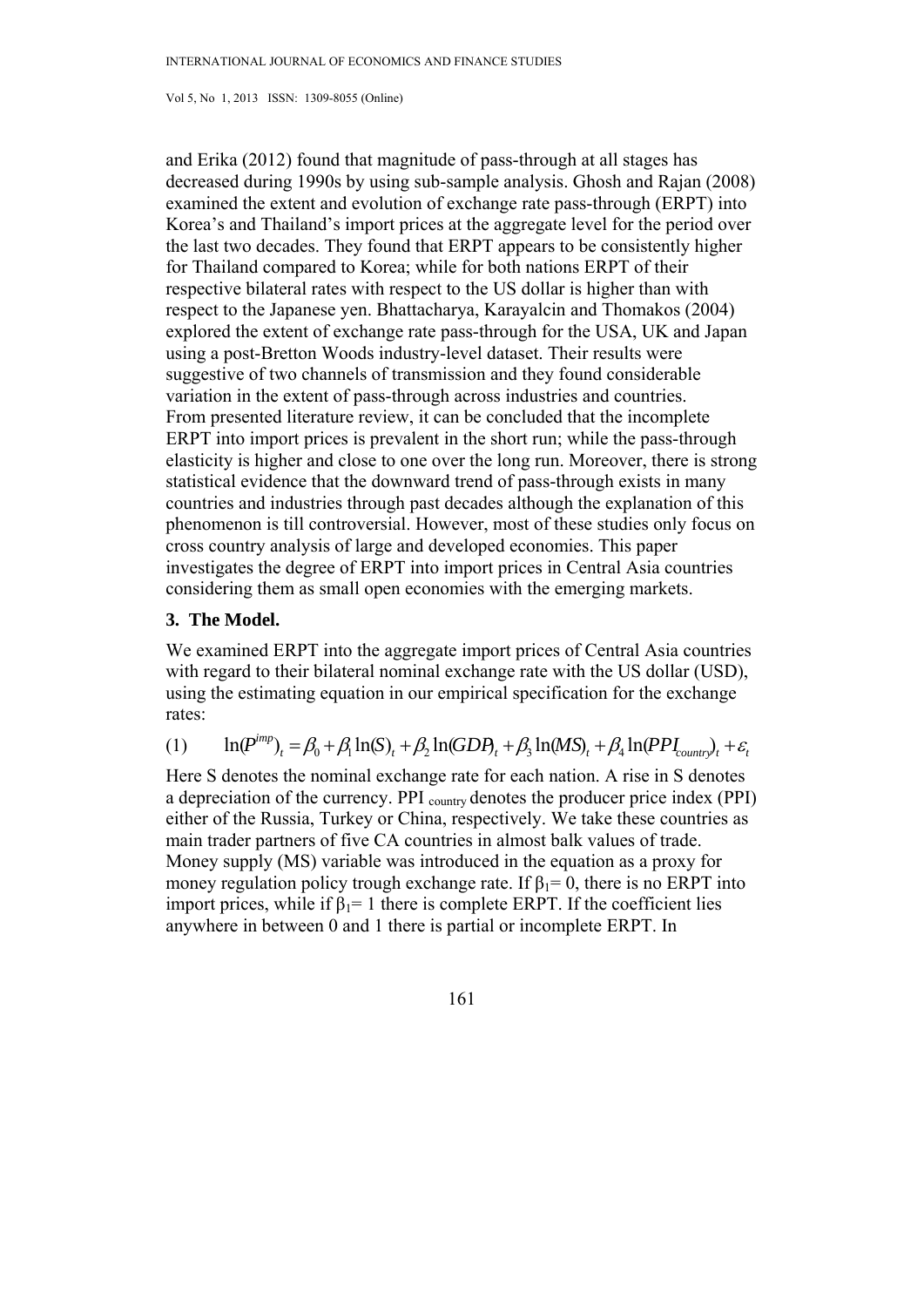estimating equation (1) we controlled for possible shifts in domestic demand and costs changes in the exporting nations. A rise in income implies an increase in demand for imported goods, thereby raising the import price. Thus  $\beta_1$  are generally expected to be positive. However, a rise in output could also imply less demand for imported goods and a decline in the import prices. So it is plausible that  $\beta_1$  might be negative as well.

# **4. Data and Methodology**

# **4.1 Description of the Data**

The data for imported prices, nominal exchange rates, gross domestic product, money supply and production price index were used in this study from ADB, NB of RK, IFS, IMF and WB data bases on Quarterly base from 1995Q1 to 2012Q3. Except for Kazakhstan, if data on money supply were not available for other CA countries, then this variable was excluded from the analysis. We used import prices  $(P^{imp})$  to measure the price level for import goods in domestic market and use the aggregated production price index (PPI) to measure exporter's costs. As an exchange rate variable, we used nominal exchange rate vise a vise to USD. The nominal GDP in USD for all central Table 1. Testing for Integration Order

countries was used as a control variable to influence pass-through elasticity.

# **4.2 Methodology**

Since all variables have time series properties, Augmented Dickey-Fuller Test (ADF) and Phillips-Perron (PP) tests were applied to test the existence of unit root. For example, the results only for import prices are reported in Table 1. The results of testing of unit root for GDP, nominal ER, and three PPIs are available upon request from the author. Both tests failed to reject the null hypothesis of unit root in the variables in their level form, suggesting that they are stationary in their first differenced form. Given that, the variables are I (1).

| Variable                                                        |             | ADF                 | <b>PP</b>   |                     |  |
|-----------------------------------------------------------------|-------------|---------------------|-------------|---------------------|--|
| <b>Import prices</b><br>(lpimp=log(Prices of<br><i>import</i> ) | Level       | First<br>Difference | Level       | First<br>Difference |  |
| Kazakhstan                                                      | $-1.482834$ | $-10.01191$         | $-1.331394$ | $-10.65029*$        |  |
| Kyrgystan                                                       | 0.427775    | $-8.893749*$        | 0.948431    | $-8.911089*$        |  |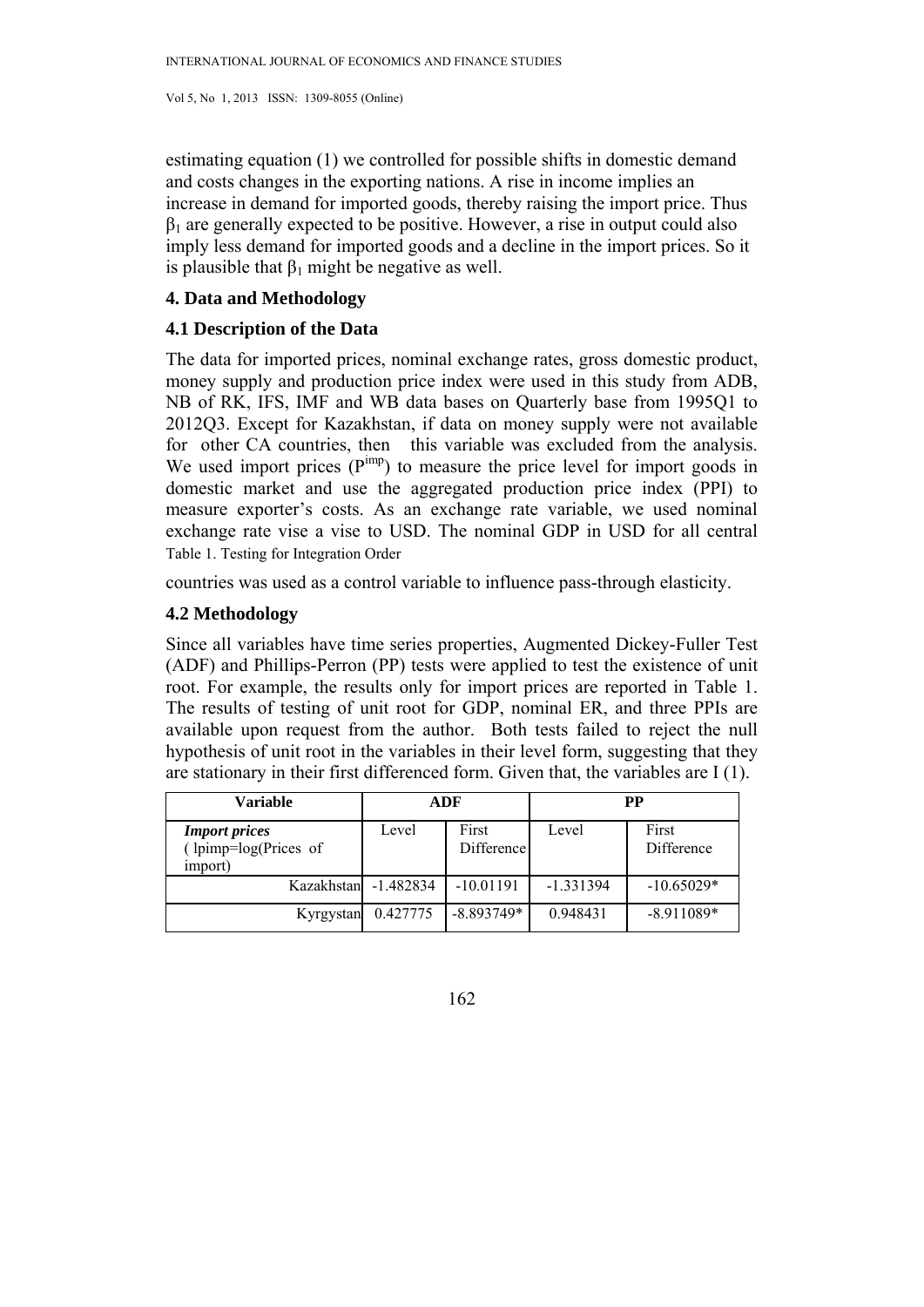|                                   |  | Tadjikistan -1.413525 -7.438374* | $-2.875206$  | $-10.55357*$ |  |
|-----------------------------------|--|----------------------------------|--------------|--------------|--|
| Turkmenistan -0.559605 -13.23901* |  |                                  | $-0.8011140$ | $-13.70291*$ |  |
|                                   |  | Uzbekistan -0.175182 -13.56740*  | $-0.385742$  | $-13.89712*$ |  |
| * Significance at the 5% level    |  |                                  |              |              |  |

Next, we performed cointegration analysis among the variables in equation (1) using the methodology developed by Engle-Granger (E-G) and Phillip-Ouliaris (P-Q) (1990). Cointegration analysis was done four each of five countries

separately, and the results of only with PPI of Russia are presented in Table 2. To obtain the long-run exchange rate pass-through elasticities, we used a recent methodology developed by Stock and Watson (1993). The dynamic OLS (DOLS) procedure involves the regressing any variable with the regressors itself but also the leads and lags of the first differences of the regressors.

|                           | Kazakhstan  |                                | Kyrgyzstan |                     | Tajikistan |                  | Turkmenistan |                     | Uzbekistan  |             |  |
|---------------------------|-------------|--------------------------------|------------|---------------------|------------|------------------|--------------|---------------------|-------------|-------------|--|
| $\beta_0$                 | $-0.304$    | $-0.390$<br>(0.482)<br>(0.366) |            | $-1.705$<br>(0.561) |            | 0.186<br>(0.078) |              | $-0.049$<br>(0.163) |             |             |  |
| $\beta_1$                 | 1.279       | -1.168                         |            | $-0.589$            |            | $-0.283$         |              | 0.000               |             |             |  |
|                           | (0.209)     |                                | (0.400)    |                     | (0.244)    |                  | (0.046)      |                     | (0.00)      |             |  |
| $\beta_2$                 | 0.734       |                                | $-0.537$   |                     | $-0.100$   |                  | $-0.055$     |                     | 1.083       |             |  |
|                           | (0.285)     |                                | (0.195)    |                     | (0.219)    |                  |              | (0.047)             |             | (0.123)     |  |
| $\beta_3$                 | 0.984       |                                | 1.299      |                     | 0.983      |                  | 0.768        |                     | $-0.410741$ |             |  |
|                           | (0.156)     |                                | (0.166)    |                     | (0.312)    |                  | (0.086)      |                     | (0.095)     |             |  |
| t( $\beta$ 0=0)           | $-0.630$    |                                | $-1.063$   |                     | $-3.038*$  |                  | $2.374*$     |                     | $-0.301*$   |             |  |
| t( $\beta$ 1=0)           | $-6.103*$   |                                | $-2.917*$  |                     | $-2.407$   |                  | $-6.092*$    |                     | 5.244*      |             |  |
| t( $\beta$ 2=0)           | $2.574*$    |                                | $-2.749*$  |                     | $-0.456$   |                  | $-1.163$     |                     | 8.791*      |             |  |
| $t(\beta 3=0)$            | $6.302*$    |                                |            | $7.821*$            |            | $3.146*$         |              | 8.911*              |             | $-4.310*$   |  |
|                           | $E-G$       | P-Q                            | $E-G$      | $P-Q$               | $E-G$      | P-Q              | E-G          | P-Q                 | $E-G$       | P-O         |  |
| $\hat{\text{Z}}_{_{t}}$   | $-4.00$     | 3.95<br>5                      | $-1.874$   | $-2.252$            | $-2.183$   | 4.55<br>$***$    | $-5.40**$    | $-5.42**$           | $-4.21**$   | $-4.309**$  |  |
| $\hat{\text{Z}}_{\alpha}$ | 29.35*<br>* | 28.5<br>$0**$                  | $-11.37$   | $-14.95$            | $-16.29$   | 33.7<br>$3**$    | 38.59*<br>*  | 39.08*<br>*         | 29.93*<br>* | $-31.651**$ |  |

Table 2. Testing for Cointegration with PPI of Russia

\* Significant at the 5% level, \*\*MacKinnon (1996) one-sided p-values

The empirical estimation of (1) for the long-run ERPT is given by equation (2).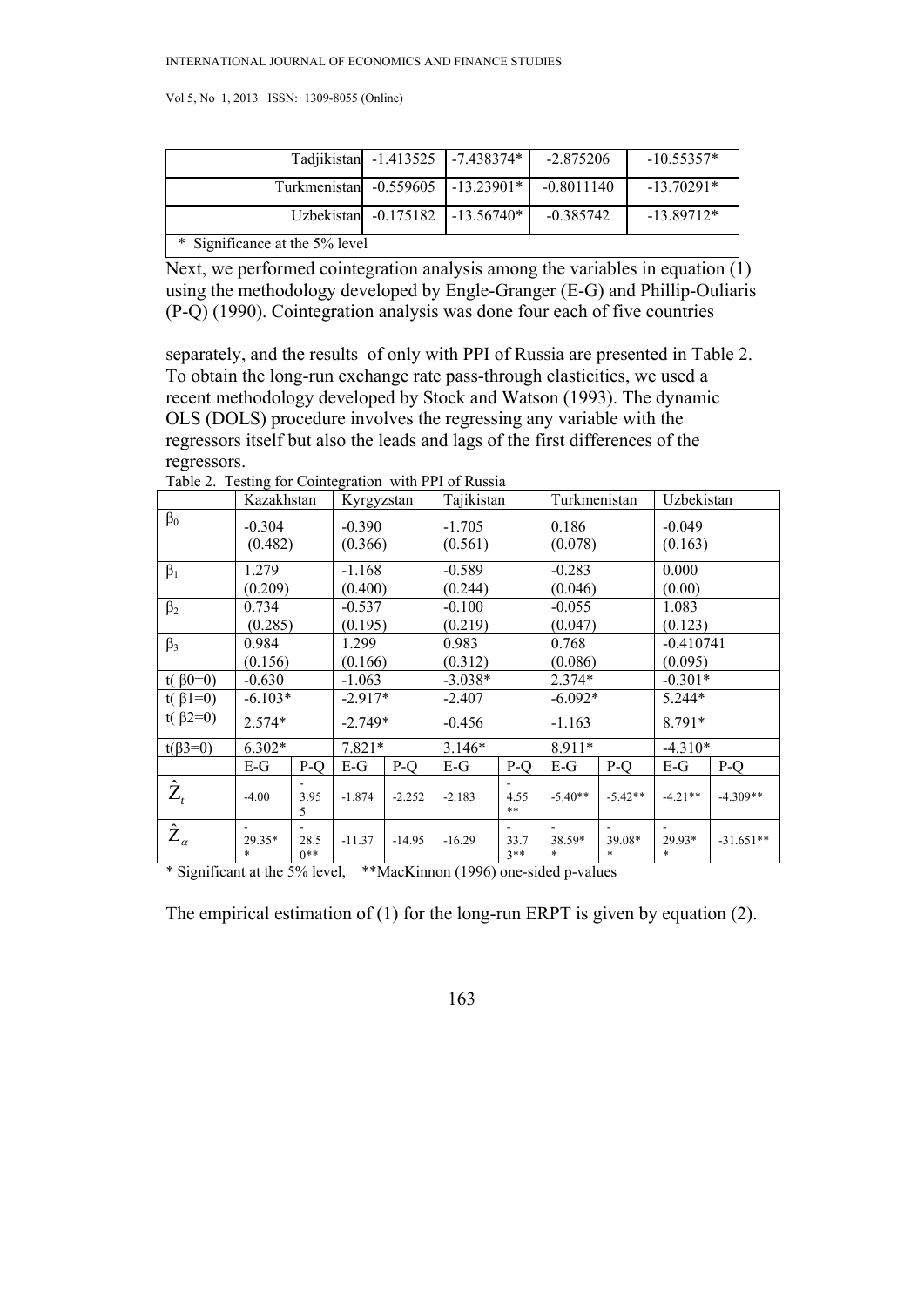The results, referred only for Kazakhstan with one period leads and lags of the regressors, are presented in section 5.

$$
\ln(P^{imp})_t = B'X_t + \sum_{k=1}^{k=+1} \eta_k \Delta \ln(S)_{t-k} + \sum_{k=1}^{k=+1} \lambda_k \Delta \ln(GDP_{t-k} + \sum_{k=1}^{k=+1} \gamma_k \Delta \ln(PPI)_{t-k} + \zeta_t
$$
\n
$$
\textbf{(2)} \quad \text{where}
$$
\n
$$
B = [\beta_0, \beta_1, \beta_2, \beta_3]', X = [1, \ln(S_t), \ln(GDP_t), \ln(PPI_t)]
$$

#### **5. Empirical Results: Exchange rate pass trough into import prices**

We tested the cointagration regression (3) for all five countries with three PPIs: PPI of Russia, PPI of Turkey and PPI of China. The results are shown in sections 5.1.

$$
(3) \quad \ln(P^{imp})_t = \beta_0 + \beta_1 \ln(S)_t + \beta_2 \ln(GDP)_t + \beta_3 \ln(PPI_{country})_t + \varepsilon_t
$$

In all cases, including the PPI of Turkey and China, the  $H<sub>o</sub>$  of no cointegration was rejected, and therefore, import prices have long- run relationship with the underlined explained the ERPT variables except only one case with PPI of China for Kyrgyzstan. The summarizing elasticizes of exchange rate pass trough into import prices are shown in Table 3. With PPI of Russia the ERPT is extended beyond of 1 for Kazakhstan and Kyrgyzstan. The extent of ERPT in these countries can be explained by very tough integration in economy with Russia. Negative sign for ERPT in Kyrgyzstan might be explained by lower demand for imported goods from Russia because of increasing national output, and therefore the decline in import prices. Incomplete ERPT is indicated for Tajikistan and Turkmenistan, and zero ERPT is for Uzbekistan. This result is also consistent for Uzbekistan, since this country, from all of CA, is more close

164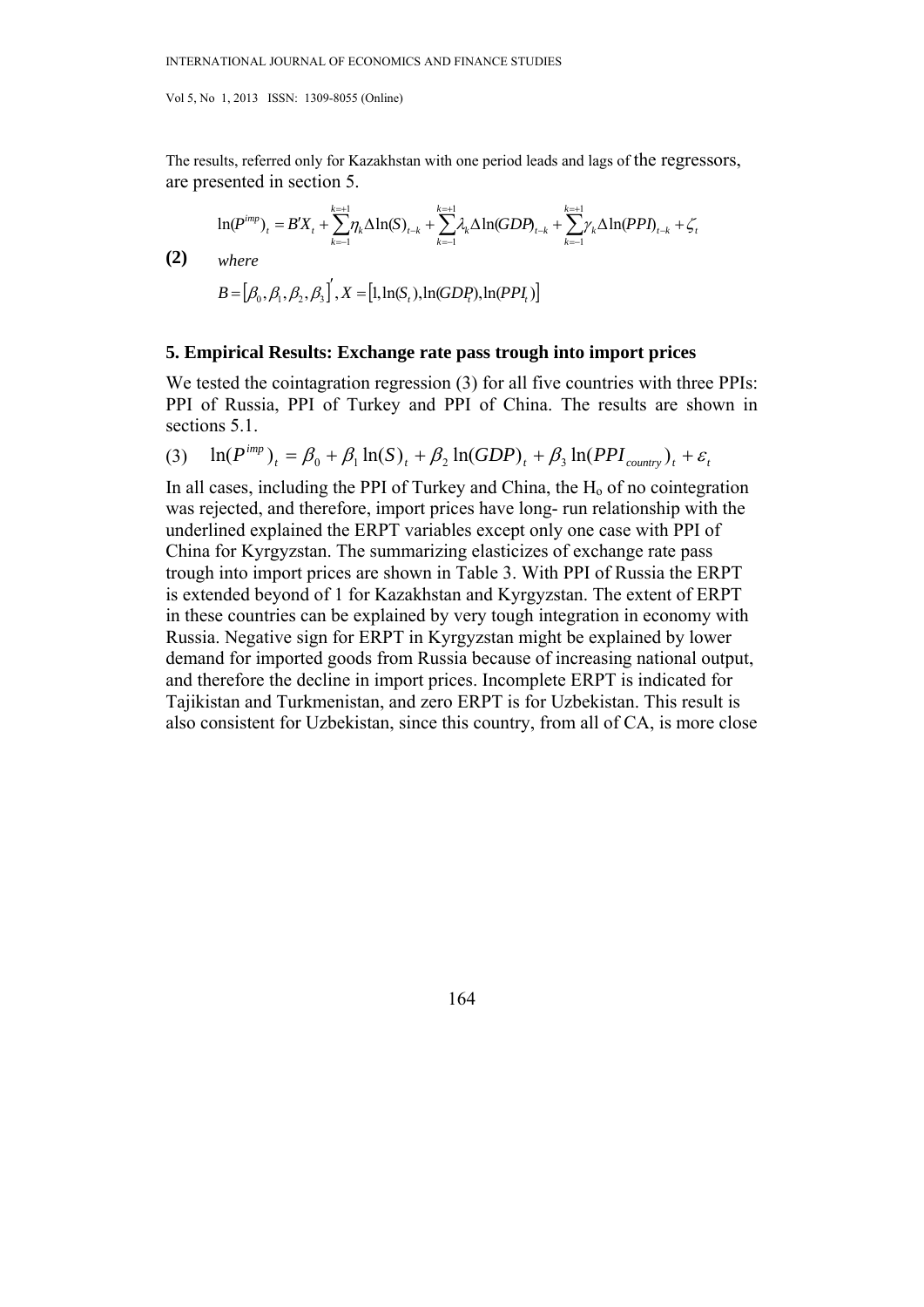|                                  | Kazakhstan | Kyrgyzstan | Tajikistan | Turkmenistan | Uzbekistan |  |  |  |
|----------------------------------|------------|------------|------------|--------------|------------|--|--|--|
| with PPI of Russia               |            |            |            |              |            |  |  |  |
| Elasticity of<br>ERPT $(\beta1)$ | $1.279*$   | $-1.168*$  | $-0.589*$  | $-0.283*$    | $0.000*$   |  |  |  |
| Elasticity of PPI<br>$(\beta 3)$ | 0.984*     | 1.299*     | 0.983*     | $0.768*$     | $-0.410*$  |  |  |  |
| with PPI of turkey               |            |            |            |              |            |  |  |  |
| Elasticity of<br>ERPT $(\beta1)$ | $-4.550*$  | $-3.611*$  | $-0.569*$  | $-0.174*$    | $0.000*$   |  |  |  |
| Elasticity of<br>$PPI(\beta 3)$  | $0.684*$   | $1.191*$   | $0.894*$   | $0.438*$     | $-0.317*$  |  |  |  |
| with PPI of China                |            |            |            |              |            |  |  |  |
| Elasticity of<br>ERPT $(\beta1)$ | $-0.286$   | 1.884*     | 0.408      | $0.265*$     | 0.000      |  |  |  |
| Elasticity of<br>$PPI(\beta 3)$  | 1.826      | $8.427*$   | 4.202      | 2.591        | 4.069*     |  |  |  |
| *) significance at 5%            |            |            |            |              |            |  |  |  |

Table 3. Elasticity of ERPT into import prices

to international trade due to specific government restrictions in trade policy. With PPI of Turkey we have negative signs, except for Uzbekistan, where ERPT is almost zero. Comparing with case of PPI of Russia, the increasing values of ERPT rate for Kazakhstan and Kyrgyzstan might be explained by greater influence of demand for Turkish goods, than for Russian goods. But elasticities of PPI, comparing with PPI Russia, were declined. With PPI of China, only for Kyrgyzstan and Turkmenistan the elasticities of ERPT are significant, and they were not increased, even the PPI elasticities became much higher than in previous cases with PPI of Russia and PPI of Turkey. Special cointgartion analysis of equations (1) was done using money supply reflection for Kazakhstan with three PPIs. In all cases the  $H<sub>o</sub>$  of no cointegration was rejected, and, therefore, import prices have long-run relationship with underlined explained the ERPT variables. The summarized elasticities of exchange rate pass trough into import prices are shown in Table 4. As we can see from Table 4, the incomplete ERPT Kazakhstan has with Russia and Turkey's PPI, but coefficients are insignificant. Complete and significant ERPT Kazakhstan has with China PPI. Money supply is positively related to imported prices, and with PPI of China almost 100% transferred to ERPT. As shown in Table 4, elasticity of PPI of China, export costs of China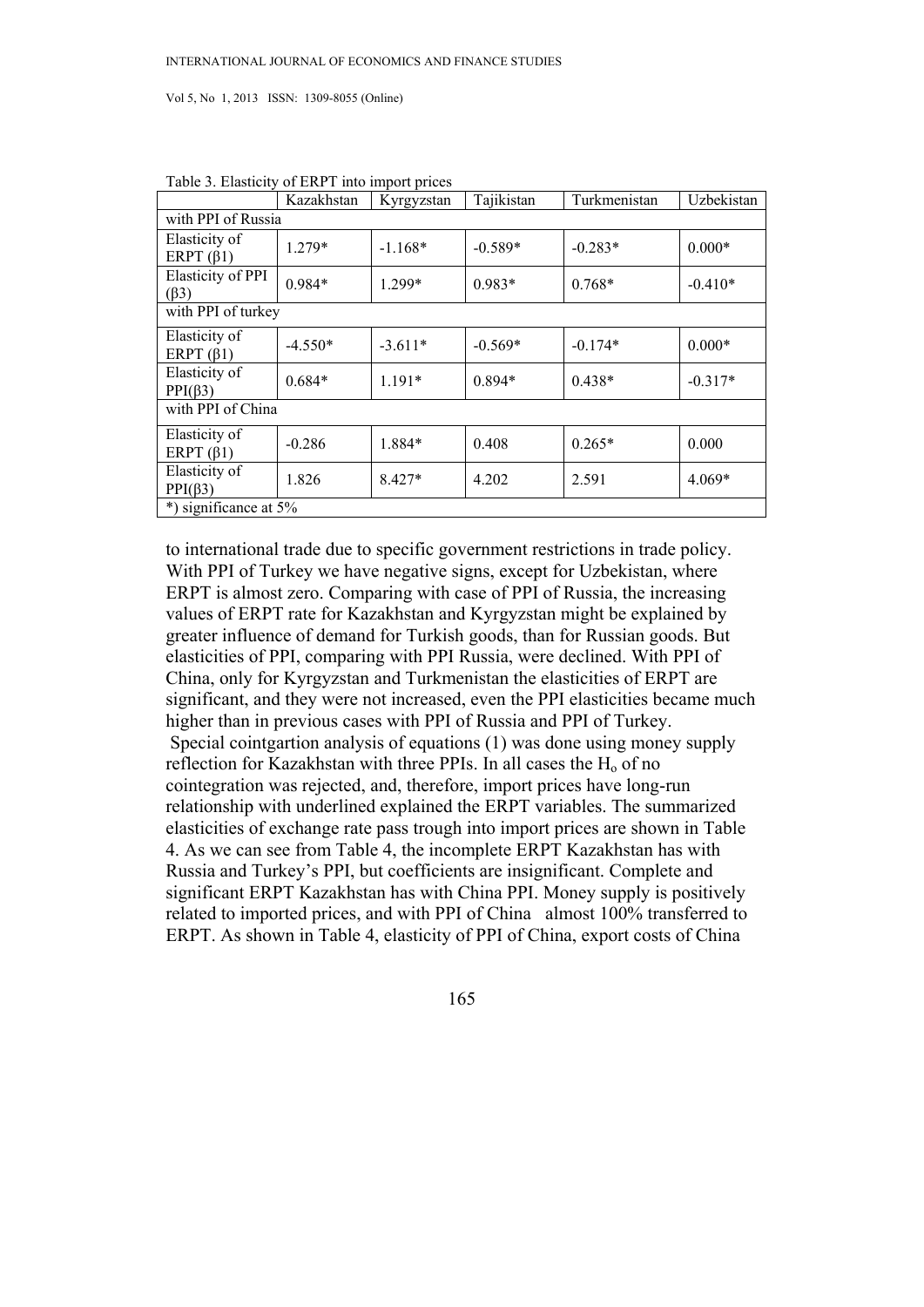four times transferred into ERPT of Kazakhstan trough import prices. Since we have complete ERPT with PPI China, finally, we run the Dynamic Ordinary Least Squares (DOLS) for the cointegrated regression (2), including one lag and one lead into equation (2) . These results of summarized elasticities are shown in last column of Table 4.

|                                      | PPI of Russia | PPI of Turkey | PPI of China |           |
|--------------------------------------|---------------|---------------|--------------|-----------|
|                                      |               |               | Short-run    | Long-run  |
| Elasticity<br>of<br>ERPT $(\beta_1)$ | $-0.316840$   | $-0.299552$   | $1.044731*$  | 0.989289  |
| of<br>Elasticity<br>$MS(\beta_3)$    | $0.535023*$   | $0.667675*$   | 1.042301*    | 1.042301* |
| of<br>Elasticity<br>PPI $(\beta_4)$  | $0.486965*$   | 0.309089*     | 4.430528*    | 4.430528* |

| Table 4. Elasticity of ERPT into import prices of Kazakhstan in short-run and in long-run |  |  |  |  |  |
|-------------------------------------------------------------------------------------------|--|--|--|--|--|
|-------------------------------------------------------------------------------------------|--|--|--|--|--|

\*) significance at 5%

#### **6. Conclusion**

This paper estimated the degree of ERPT across CA. Were analyzed three opportunities of the transmission of export cost into ERPT, using PPI of three major trading partners of CA: Russia, Turkey, and China. The results showed that ERPT with PPI of Russia is extended beyond of 1 for Kazakhstan and Kyrgyzstan. Incomplete ERPT was indicated for Tajikistan and Turkmenistan, and zero ERPT was indicated for Uzbekistan. The elasticities of extent ERPT into import prices with PPI of Turkey are higher then those with PPI of Russia and these elasticities are negative and significant. This can be explained by decreasing demand for Turkish goods, reflecting to decrease of prices for Turkish goods, and therefore, to negative transmission onto ERPT. Incomplete ERPT with PPI of China, were indicated for all CA, except the Kyrgyzstan, which has extended ERPT. All cases showed the significant ERPT, except only two cases for Kazakhstan and Tajikistan with PPI of China. Also interesting, those elasticities of ERPT with PPI of China are lower comparing with other cases. Short-run and long-run elasticities of ERPT with the reflection of money supply for Kazakhstan showed that ERPT is incomplete with PPI of Russia and PPI of Turkey, and is extent in case with PPI of China. The longrun elasticity of ERPT in case with PPI of China is almost complete.

# **REFERENCES**